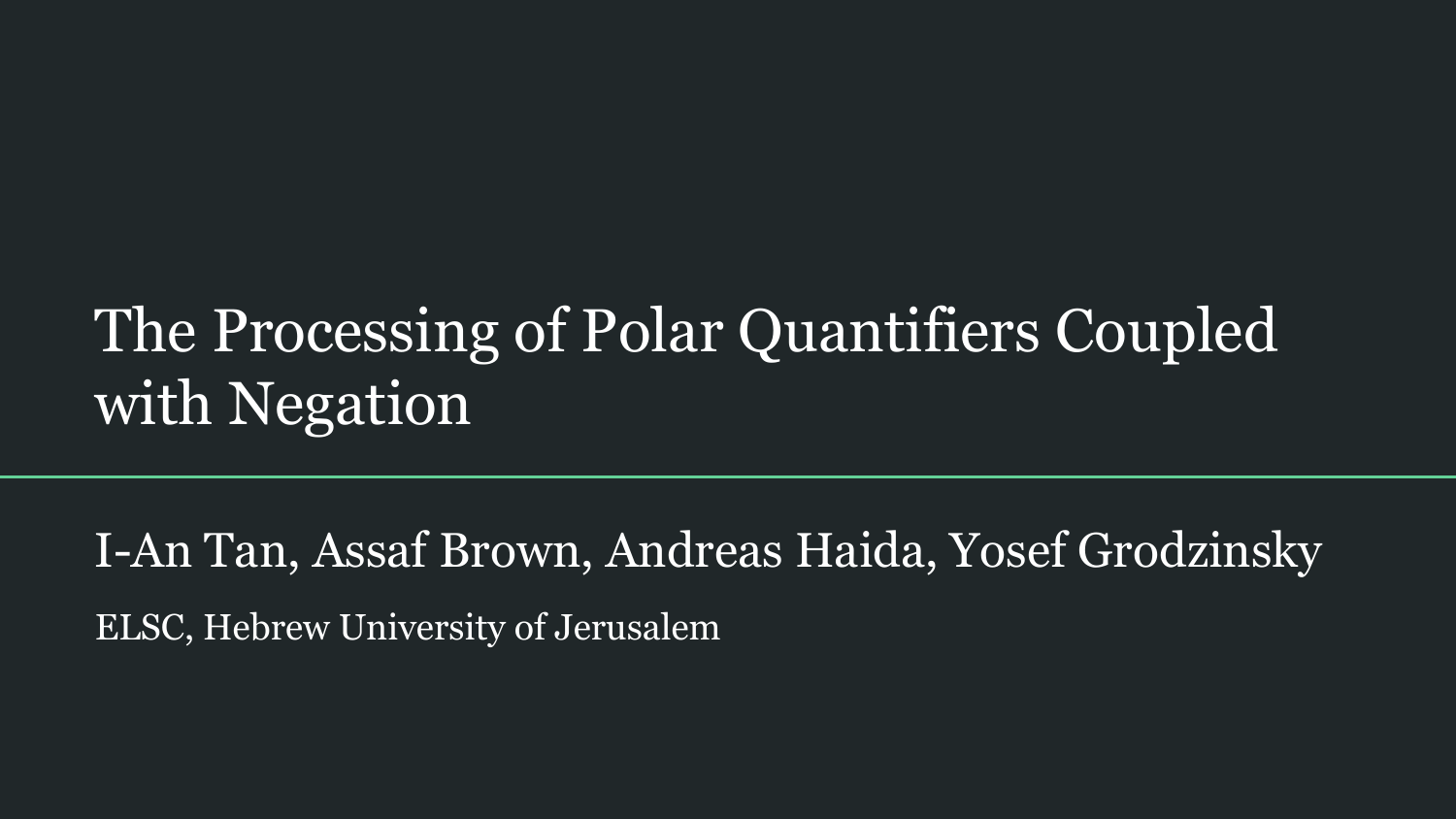# The psycholinguistic landscape: Verification with negation and true-false scenarios

a. Star is above plus b. Star isn't above plus c. Star is below plus d. Star isn't below plus



**CLARK AND CHASE** 

negatives

**Δprep**

**Δneg**

abow

RT(msec)

 $(msec)$ 

atency

2600

2200

2000

1800

1600

- Participants took longer to verify conditions **(b)** , **(d)**
- BUT: Not a big surprise, as these have an additional word Main goal: to study negation without added words

Main vehicle: expressions whose meaning (but not form) contains a negation

Clark and Chase 1972

below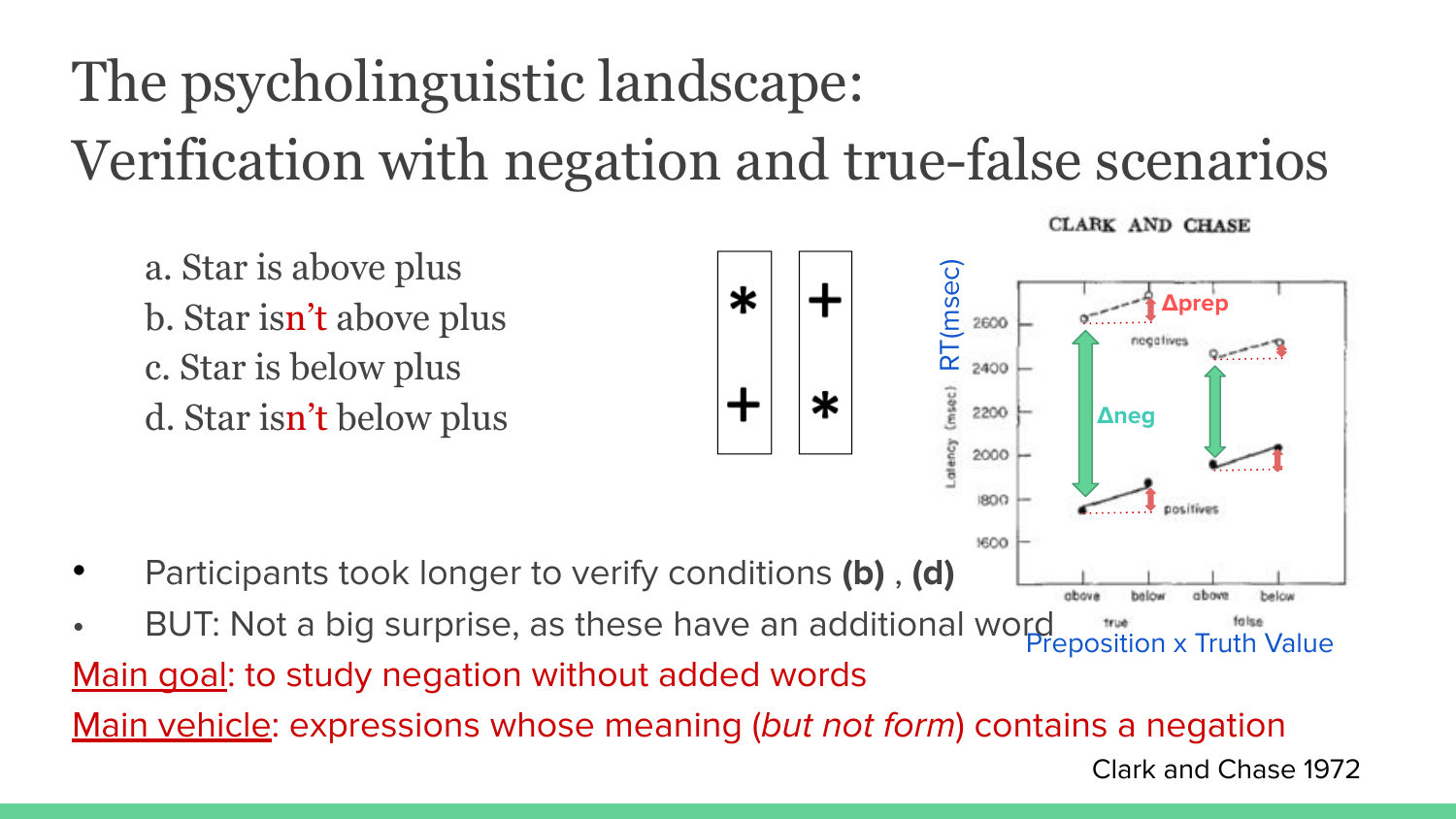# Polarity in natural language

- Adjectives: tall vs. short
- Verbs: believe vs. doubt
- Nouns: majority vs. minority
- Quantifiers: *more* vs. *less*

Main goal: to study negation without added words Main vehicle: expressions whose meaning (but not form) contains a negation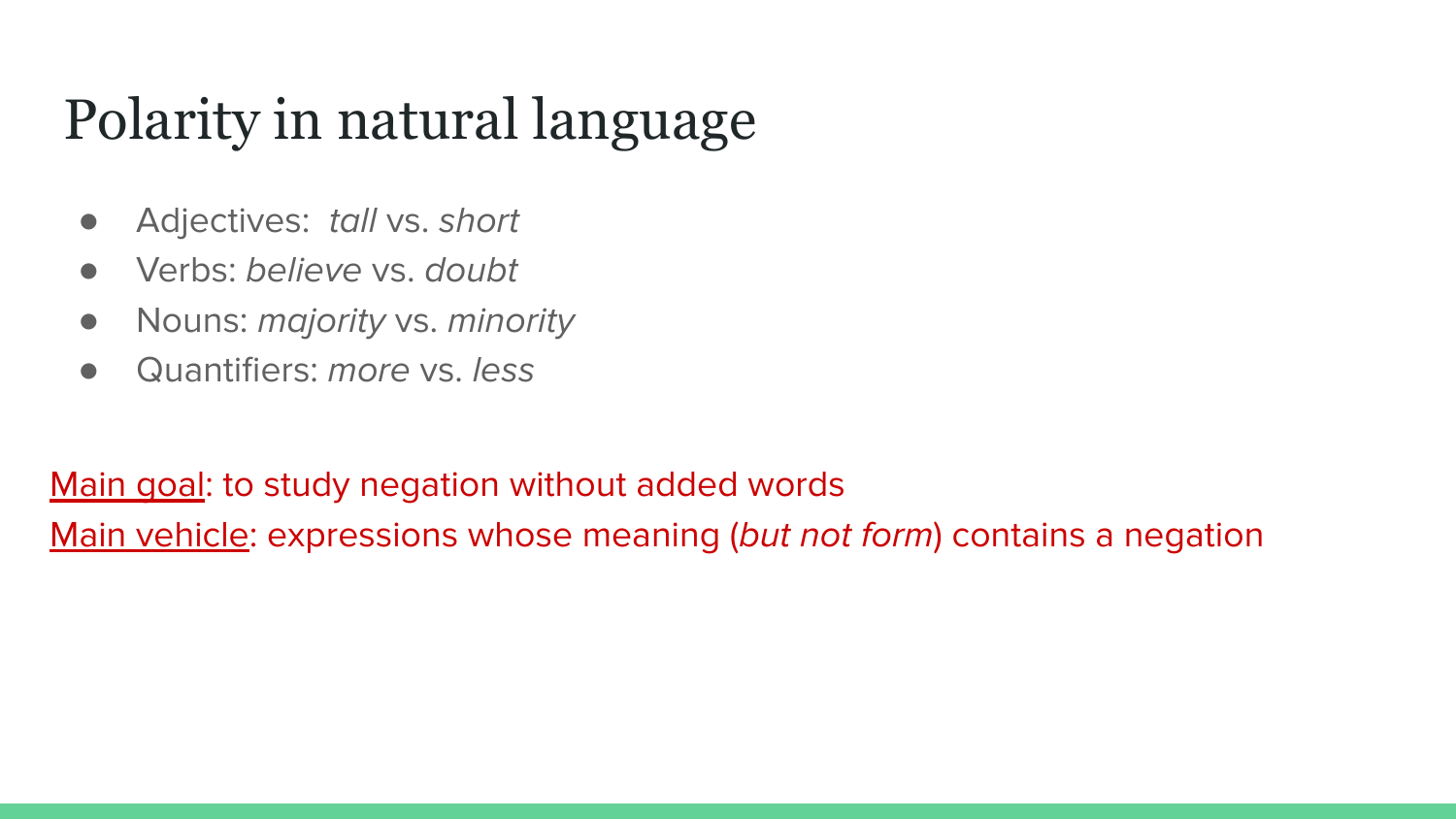## Negation reverses the direction of entailment

a function *f* is **upward entailing** if  $\forall A$ , B in the domain of *f* such that  $A \subseteq B$ , then  $f(A) \subseteq f(B)$ . a function *f* is **downward entailing** if  $\forall A, B$  in the domain of *f* such that  $A \subseteq B$ , then  $f(B) \subseteq B$ 

 $\{x: x \text{ is blue and small}\}\subseteq \{x: x \text{ is blue}\}\$ *f*(A).

```
Some circles are blue.
           ⇑
Some circles are blue and small.
\overline{a}No circles are blue.
           ⇓
No circles are blue and small.
 ∃
¬∃
                                                                Nuclear scope is upward
                                                                        entailing.
                                                                      Nuclear scope is 
                                                                   downward entailing.
```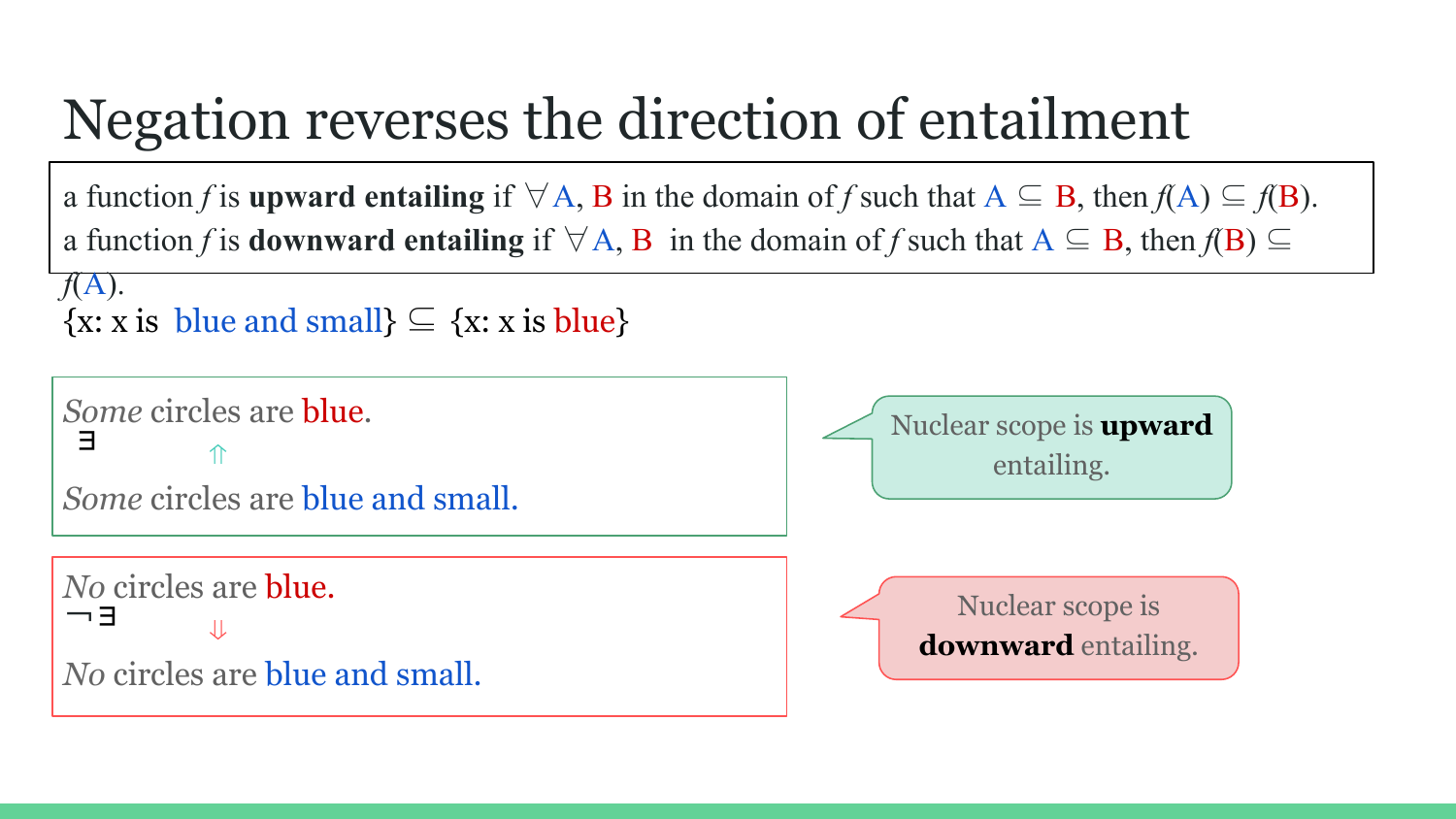#### The polar quantifiers: *more* v.s. *less*

 $\{x: x \text{ is blue and small}\}\subseteq \{x: x \text{ is blue}\}\$ 

More than half of the circles are **blue** ⇑ More than half of the circles are **blue and small**  $\overline{a}$ Less than half of the circles are **blue** ⇓ Less than half of the circles are **blue and small** Nuclear scope is **upward** entailing. Nuclear scope is **downward** entailing.

less  $\approx$  – more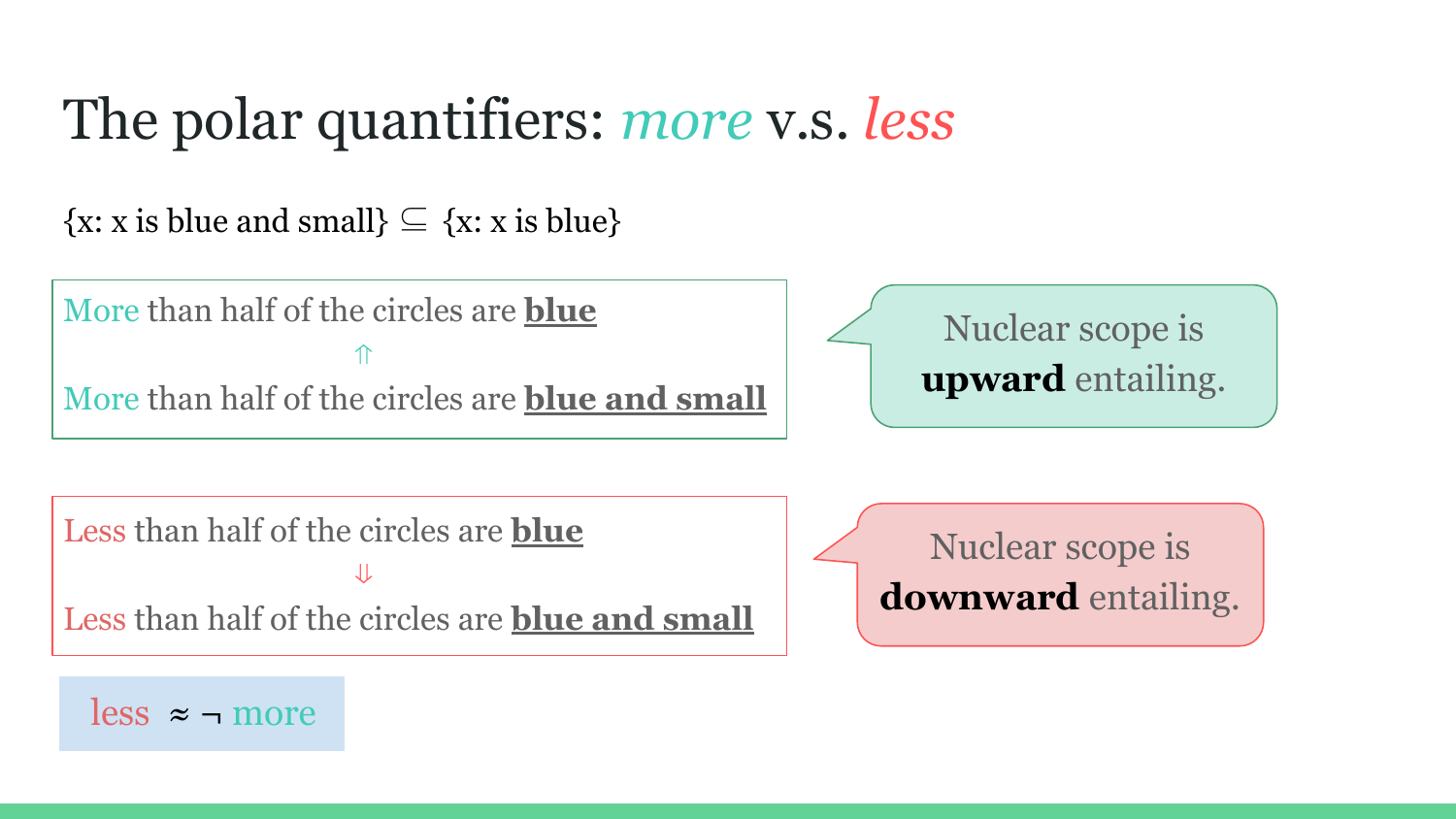#### *Less* takes longer to process than *more*

 More than half of the circles are **blue**. Less than half of the circles are **yellow**.





However, we can't tell whether the processing difficulty comes from presence of negation or downward monotonicity.

Deschamps et al. 2015. Cognition.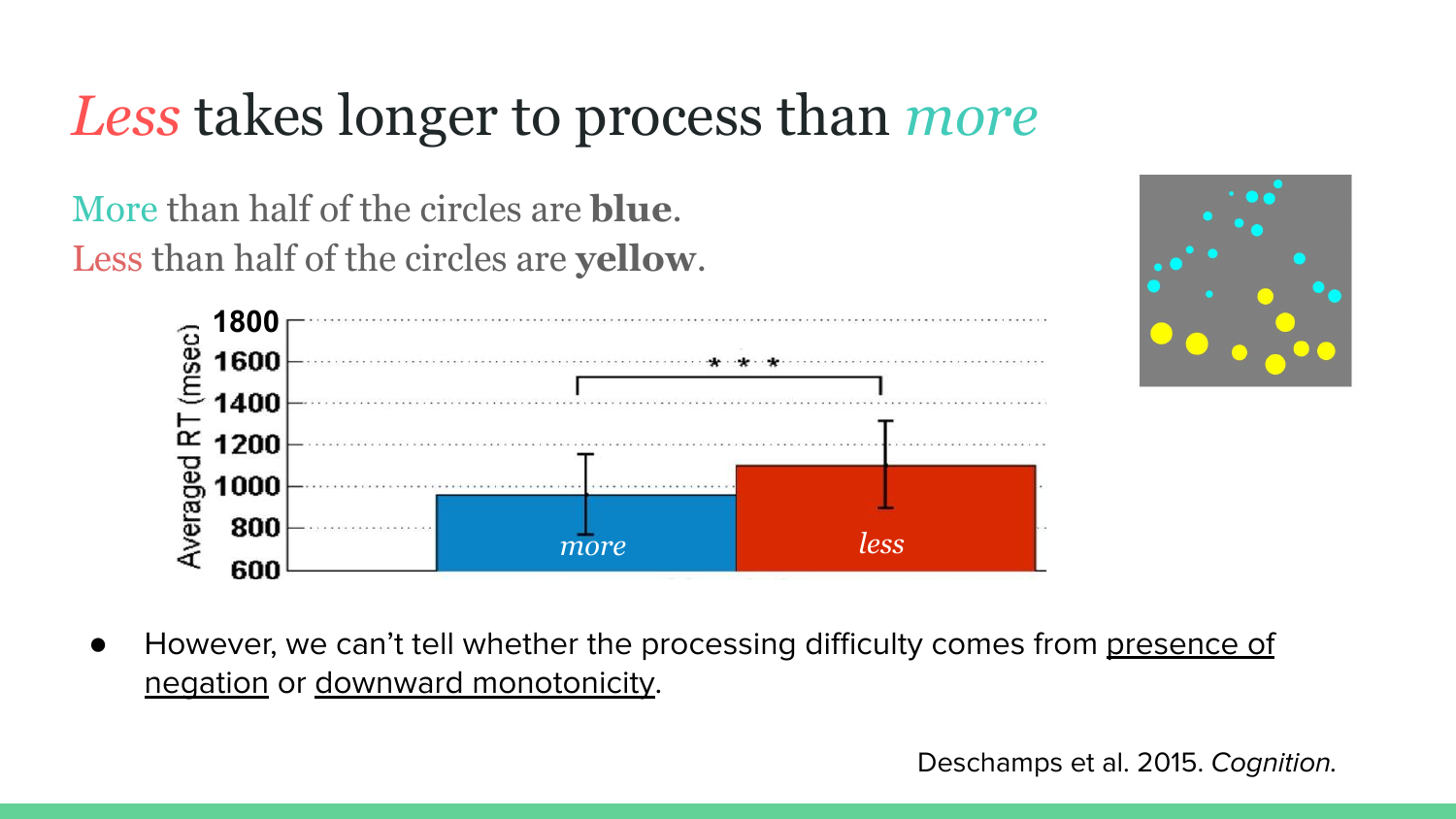#### Our solution: double-negation

What will be the processing cost in the case that two negations co-occur in one sentence?

- Hypothesis I : the processing cost is cumulative. That is, more negations, more processing difficulty.
- Hypothesis II : the overall monotonicity decides the cost of processing. Downward entailment makes the processing difficult. Two negations cancel each other.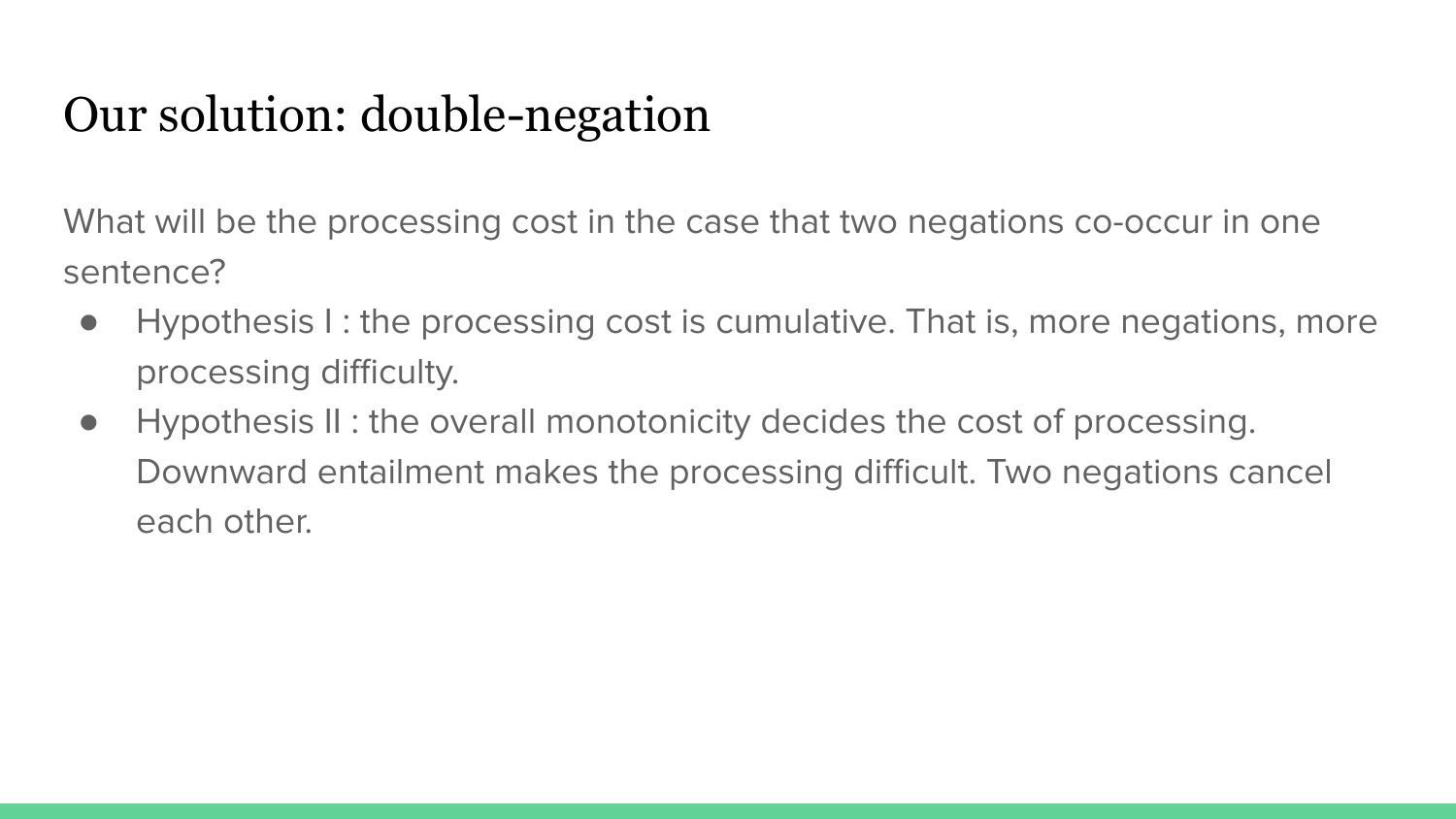#### Explicit negation + implicit negation

| More than half of the circles are <b>blue</b> .       | <b>TRUE</b> |
|-------------------------------------------------------|-------------|
| יותר מחצי מהעיגולים הם כחולים                         |             |
| Less than half of the circles are yellow.             | TRUE        |
| פחות מחצי מהעיגולים הם צהובים                         |             |
| Not more than half of the circles are <b>yellow</b> . | TRUE        |
| לא יותר מחצי מהעיגולים הם צהובים                      |             |
| Not less than half of the circles are <b>blue</b> .   |             |

לא פחות מחצי מהעיגולים הם כחולים

| <b>Number of</b><br><b>Negations</b> | - Neg    | + Neg    |
|--------------------------------------|----------|----------|
| More                                 | $(+M)$ O | $(-M)$ 1 |
| Less                                 | $(+L)$ 1 | $(-L)$ 2 |

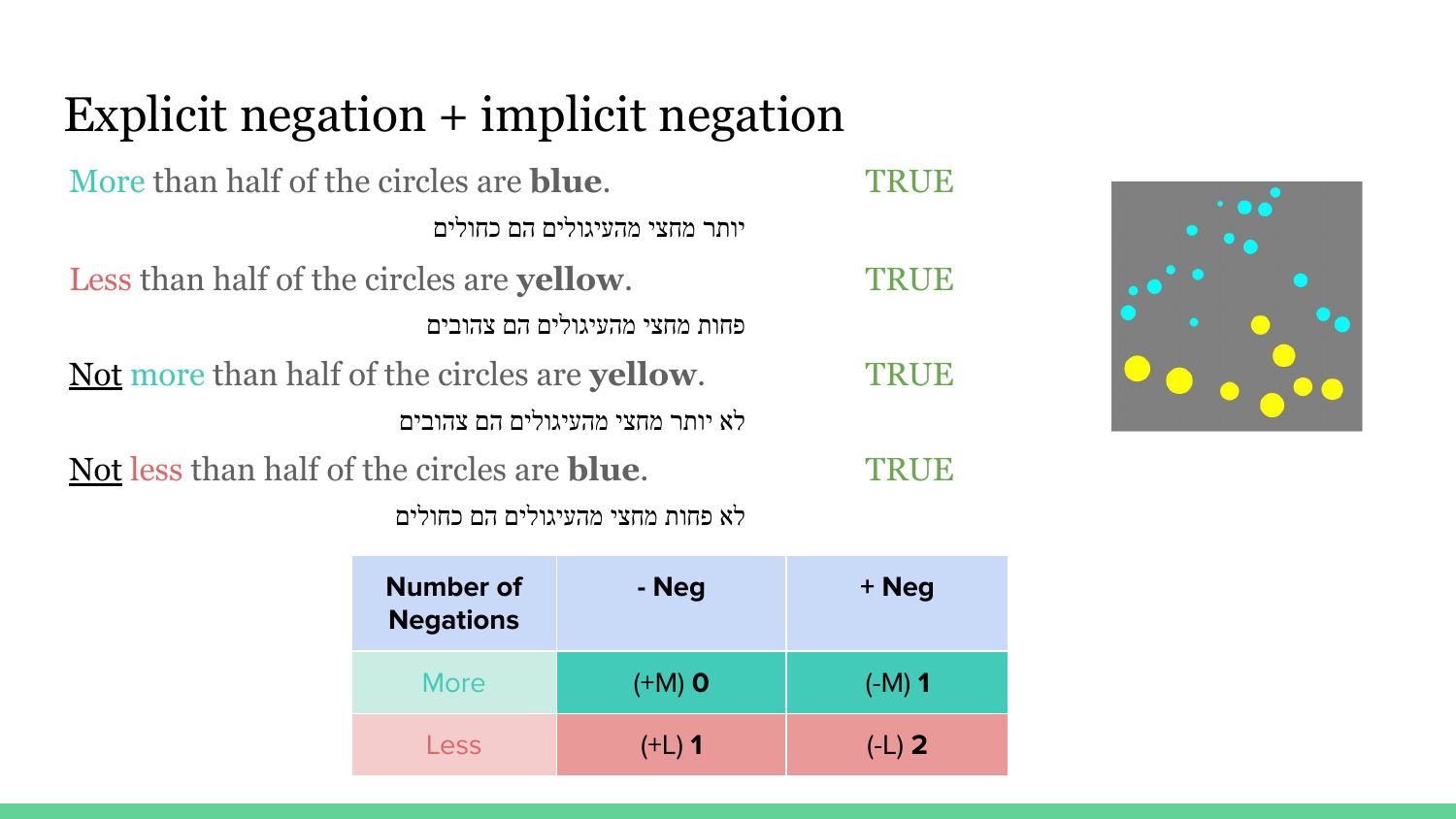#### Experiment - Speeded Sentence Verification Task

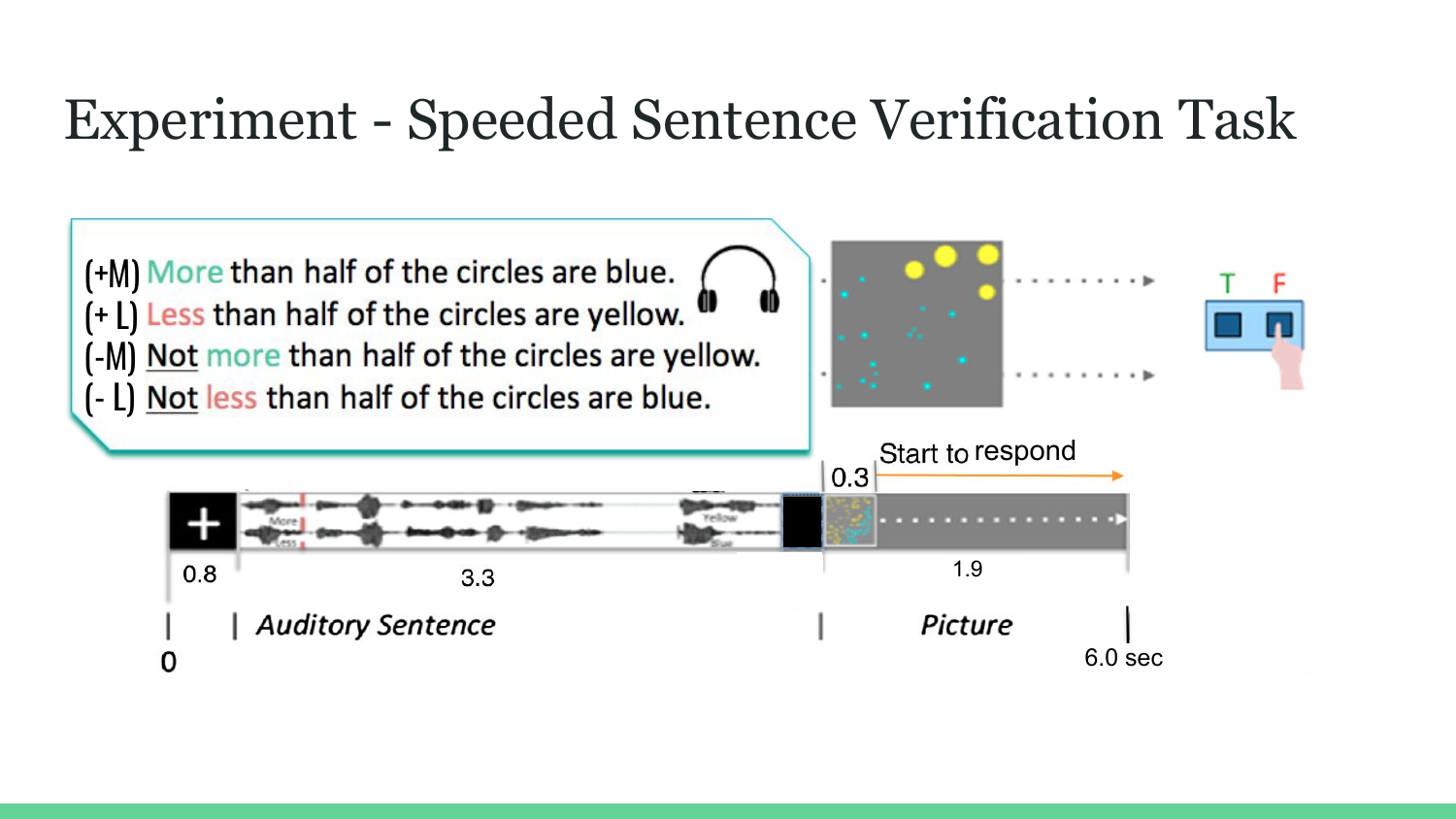# $Hypothesis I - Cumulative Model$

less than half  $\approx$  not [more than half] not [less than half ]  $\approx$  not [not [more than half]]

(+M) More than half of the circles are blue. (+ L) Less than half of the circles are yellow. (-M) Not more than half of the circles are yellow. (- L) Not less than half of the circles are blue.

| <b>Number of</b><br><b>Negations</b> | - Neg    | + Neg    |
|--------------------------------------|----------|----------|
| More                                 | $(+M)$ O | $(-M)$ 1 |
| Less                                 | $(+L)$ 1 | $(-L)$ 2 |

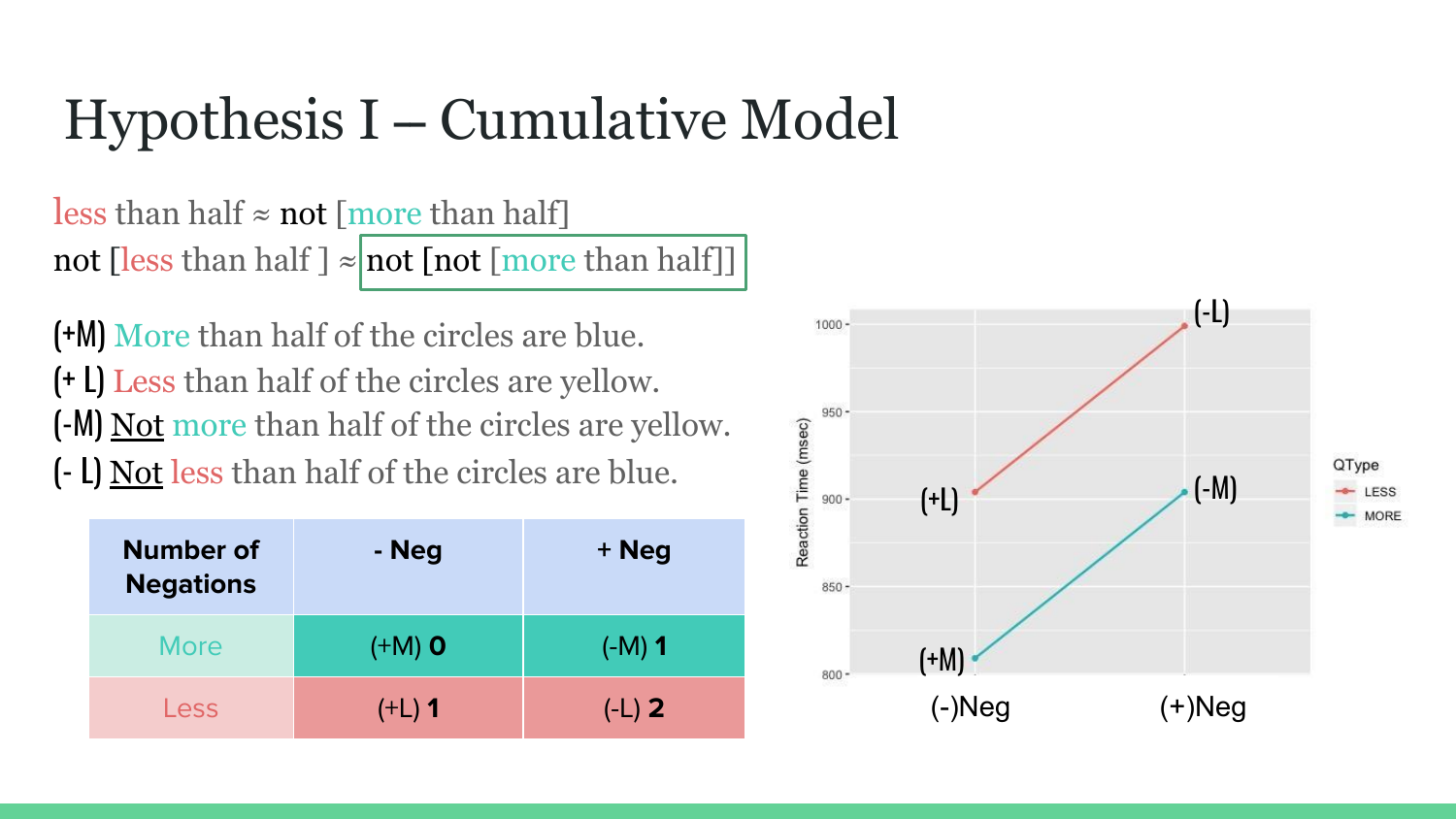# Hypothesis II – Monotonicity Model

less than half  $\approx$  not [more than half] not [less than half ]  $\approx$  not [not [more than half]]  $=$  [more than half] (+M) More than half of the circles are blue. (+ L)Less than half of the circles are yellow. (-M) Not more than half of the circles are yellow. (- L) Not less than half of the circles are blue.

| <b>Monotonicity</b> | without Neg   | with Neg      |
|---------------------|---------------|---------------|
| More                | (+M) Upward   | (-M) Downward |
| Less                | (+L) Downward | (-L) Upward   |

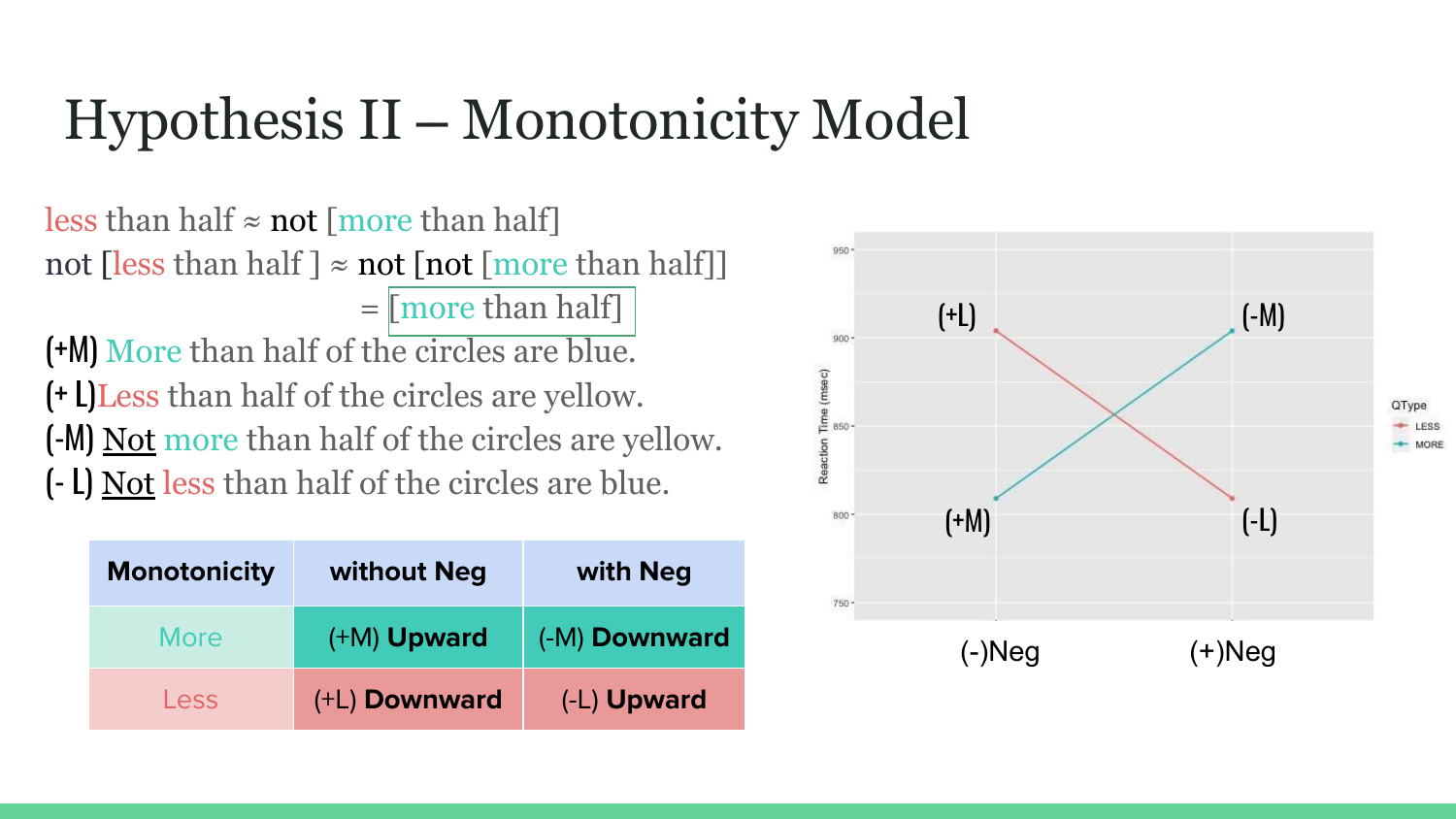#### Results

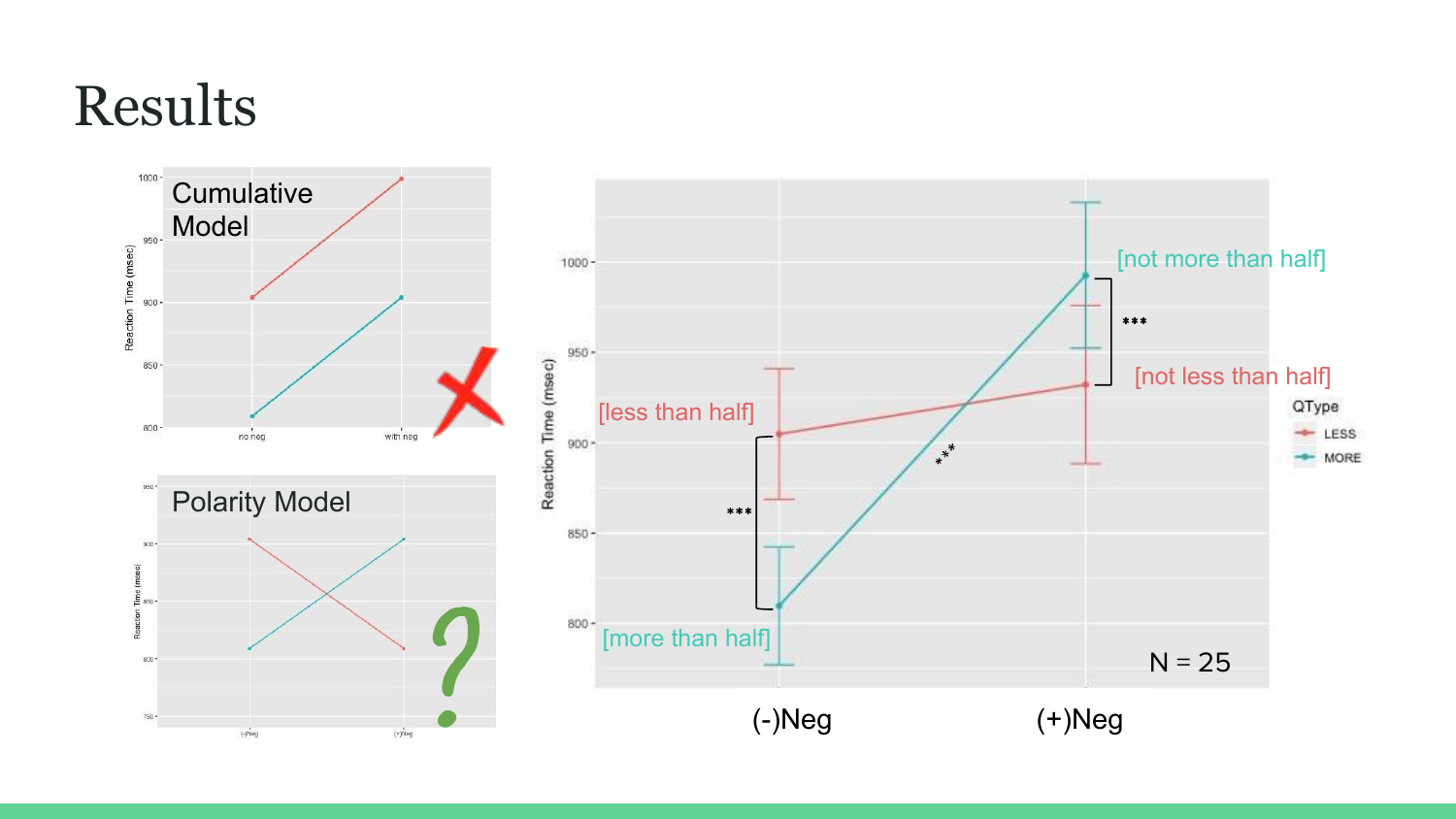#### Timeplot of Reaction Time with Regression Lines



Trial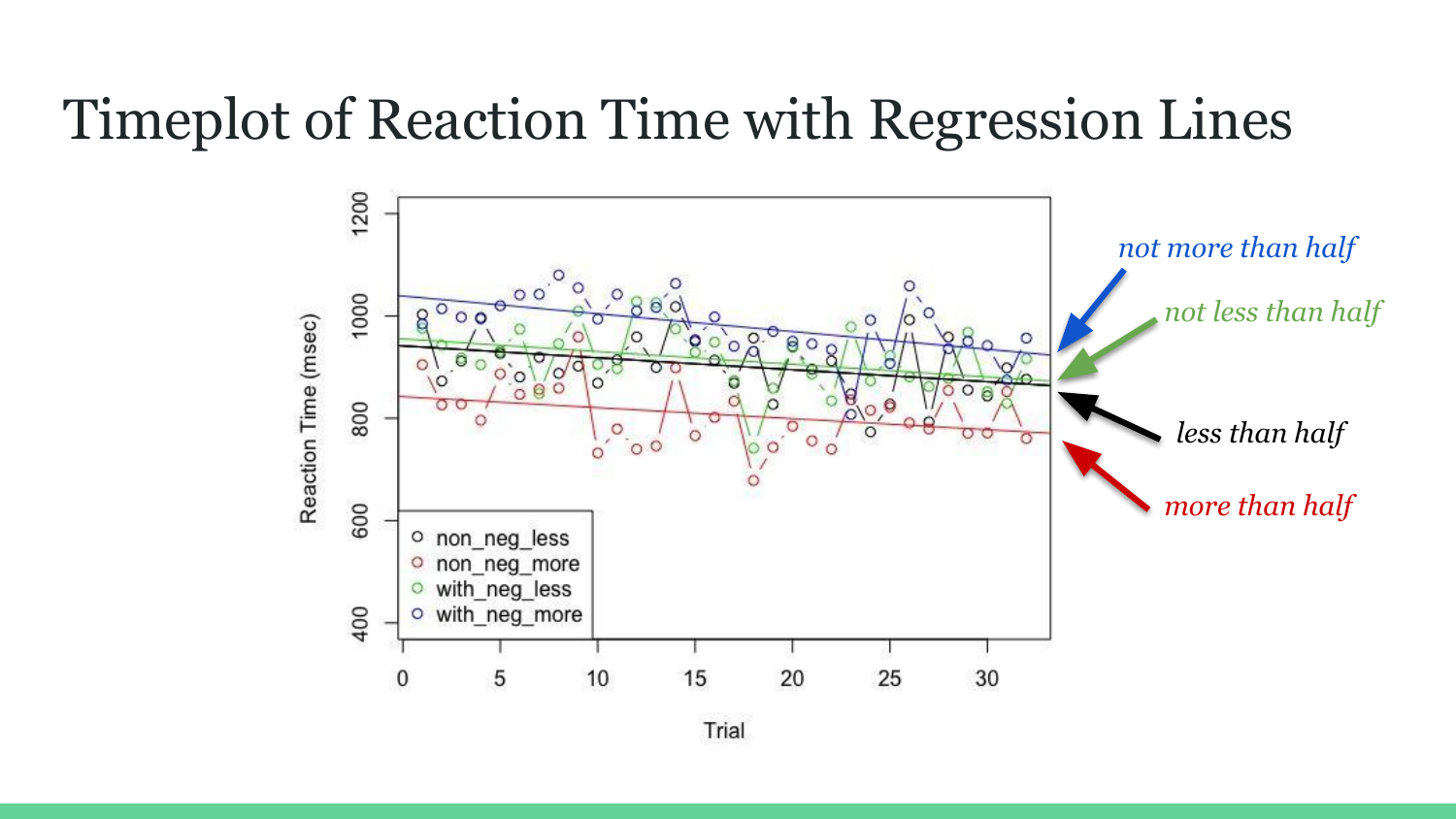## Discussion - questions of interest

Why is downward monotonicity cognitively more costly? (Q1)

Why are +Neg items cognitively more costly? (Q2)

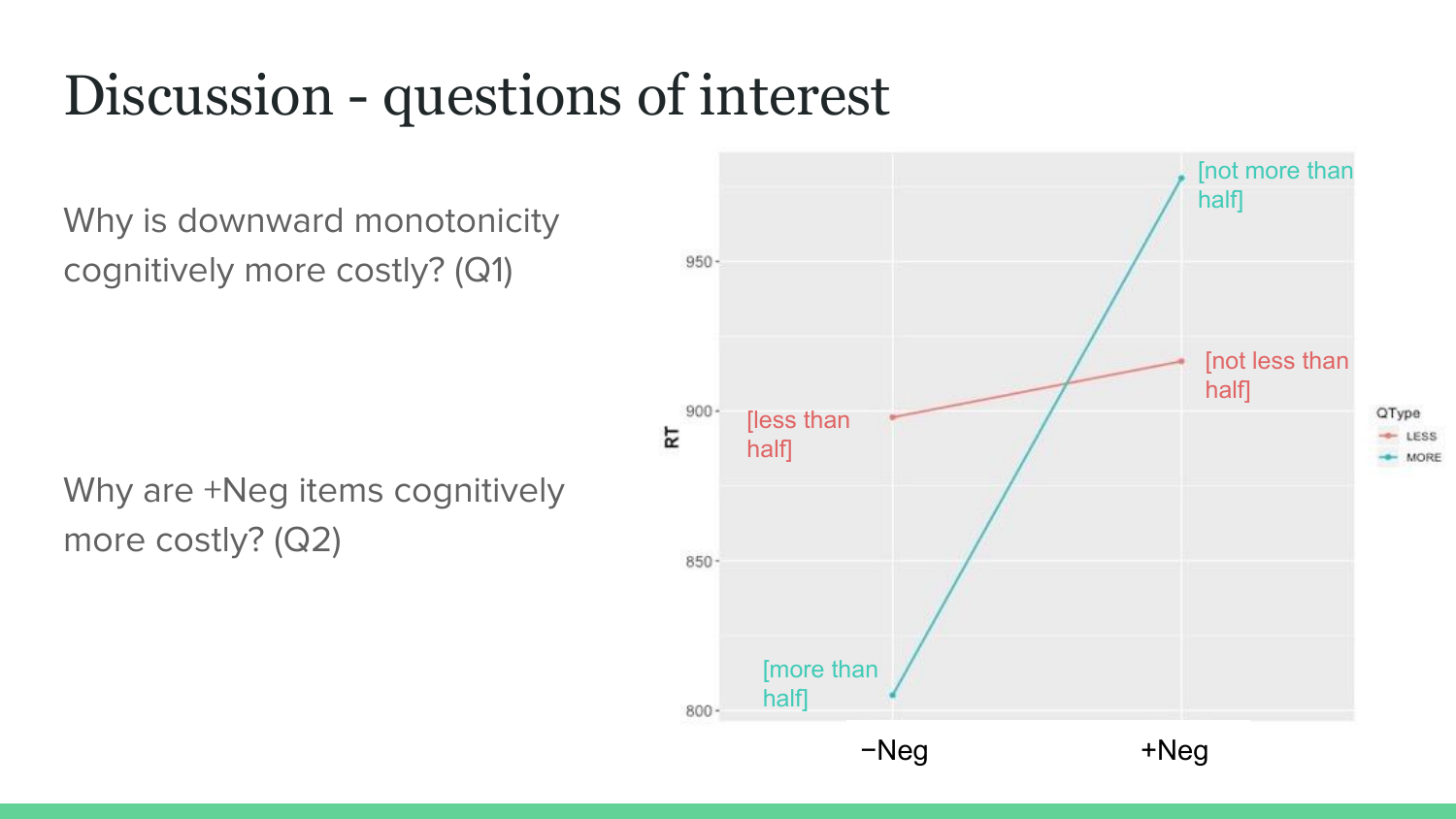### Discussion - questions of interest

Why is downward monotonicity cognitively more costly?

Verification cost?

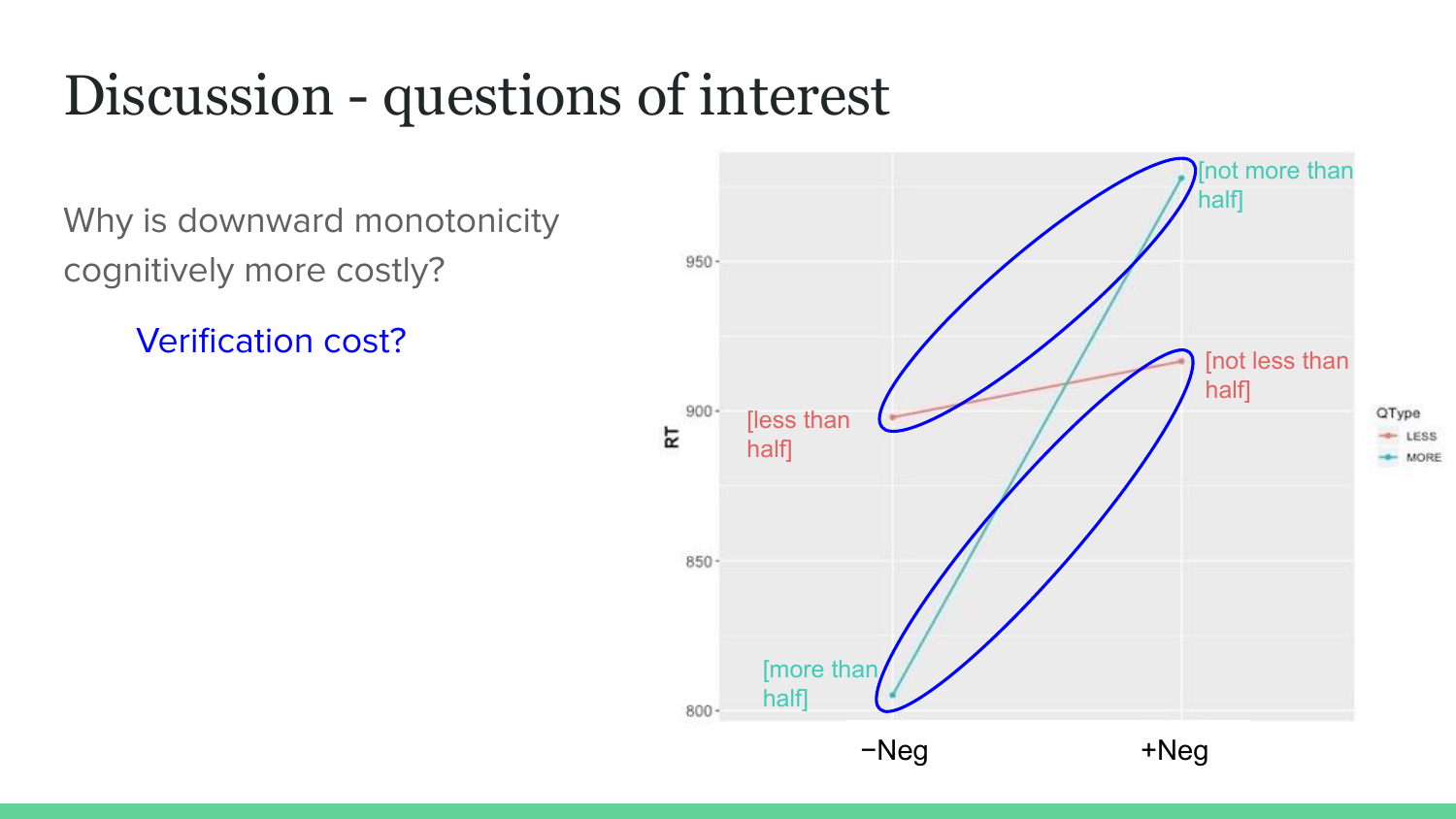### Discussion - questions of interest

Why are +Neg items cognitively more costly?

- Complexity of comparison?
- Implicatures?

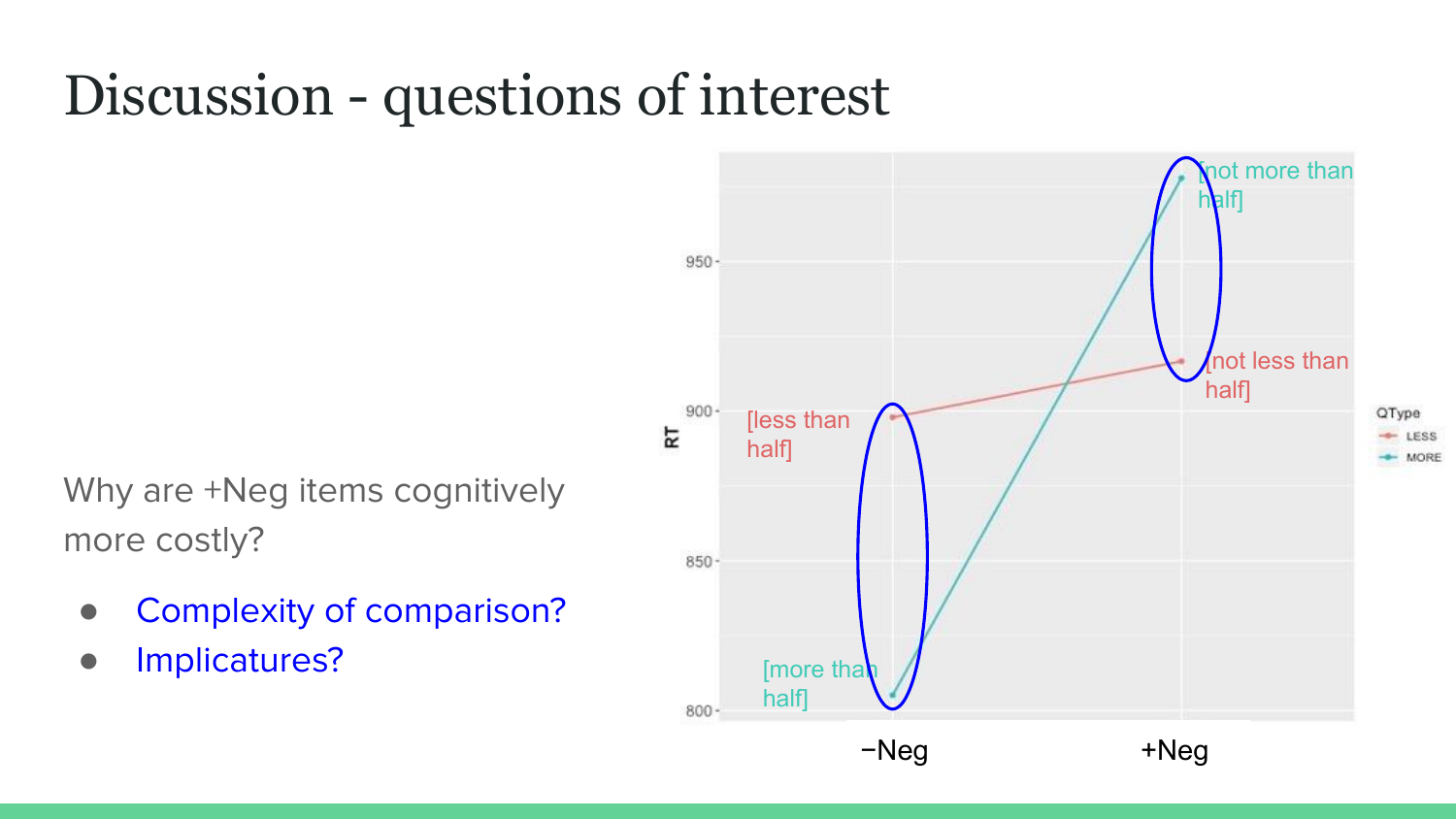### Cost of DEness: Verification cost

B&C: UE quantifiers and DE quantifiers come apart when we look at how much sampling is necessary for their verification.



"More than 3 circles are blue" can be known to be true given a sample of just 4 blue circles.



"Fewer than 3 circles are blue" cannot be known to be true until the sample covers all of the dots in the scenario.

Barwise and Cooper 1981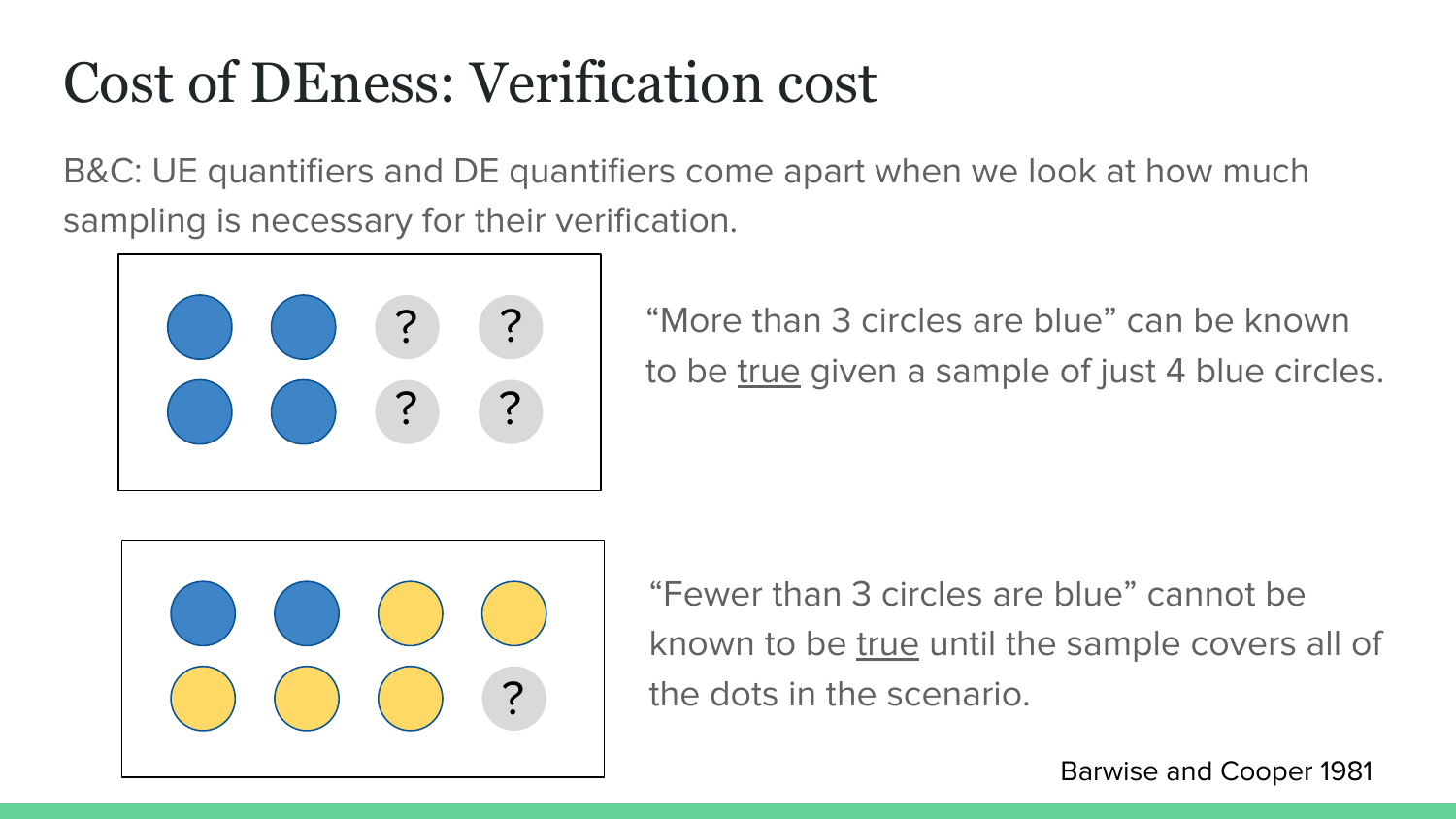# Cost of DEness: Verification cost

B&C: UE quantifiers and DE quantifiers come apart when we look at how much sampling is necessary for verification.



"More than 3 circles are blue" can be known to be true given a sample of just 4 blue circles.

Therefore, it takes longer to verify a downward entailing expression than an upward entailing expression.



"Fewer than 3 circles are blue" cannot be known to be true until the sample covers all of the dots in the scenario.

Barwise and Cooper 1981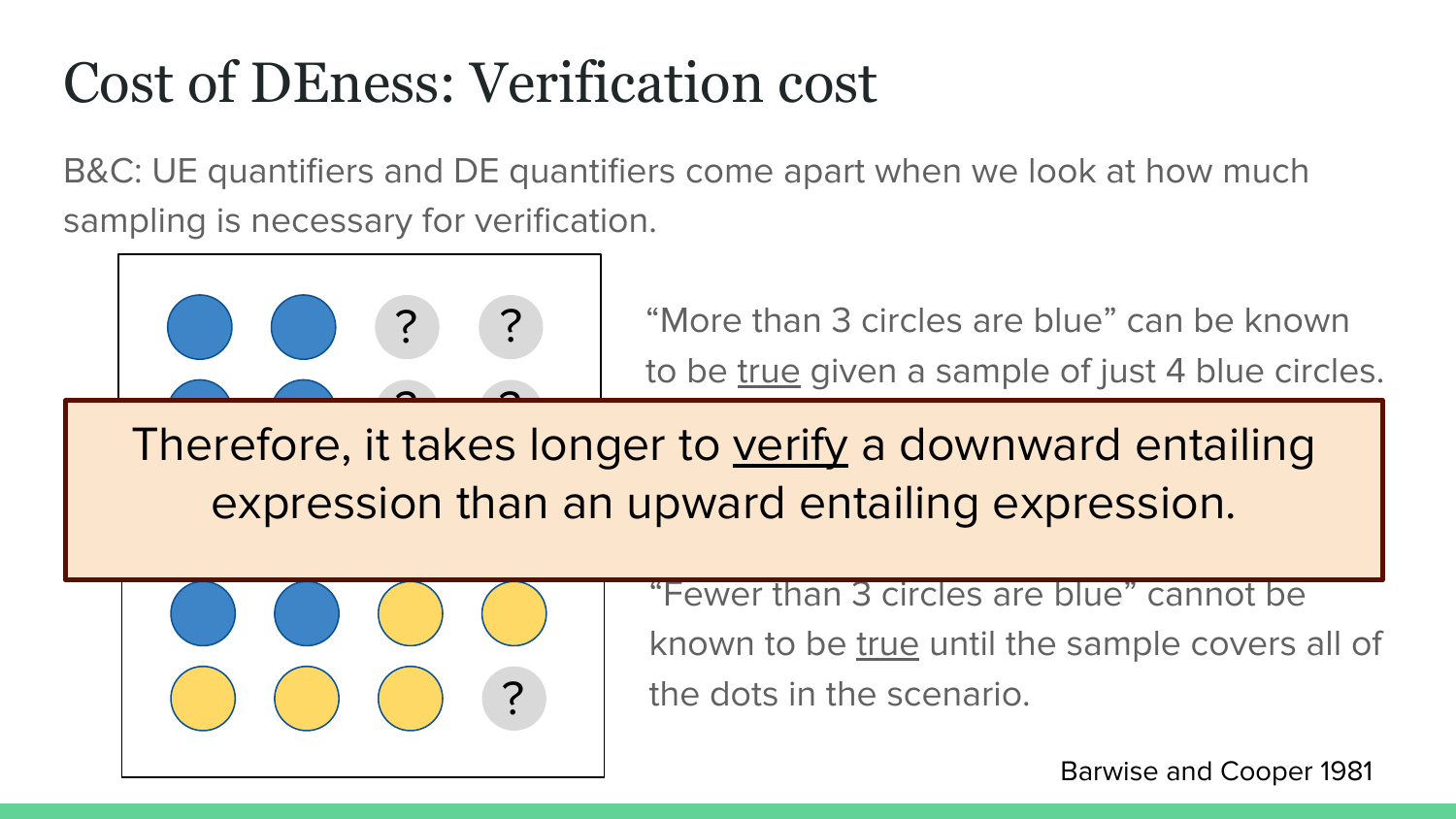#### Cost of UEness: Falsification cost



"Fewer than 3 circles are blue" can be known to be <u>false</u> given a sample of just 4 blue dots.



"More than 3 circles are blue" cannot be known to be false until the sample covers all of the dots in the scenario.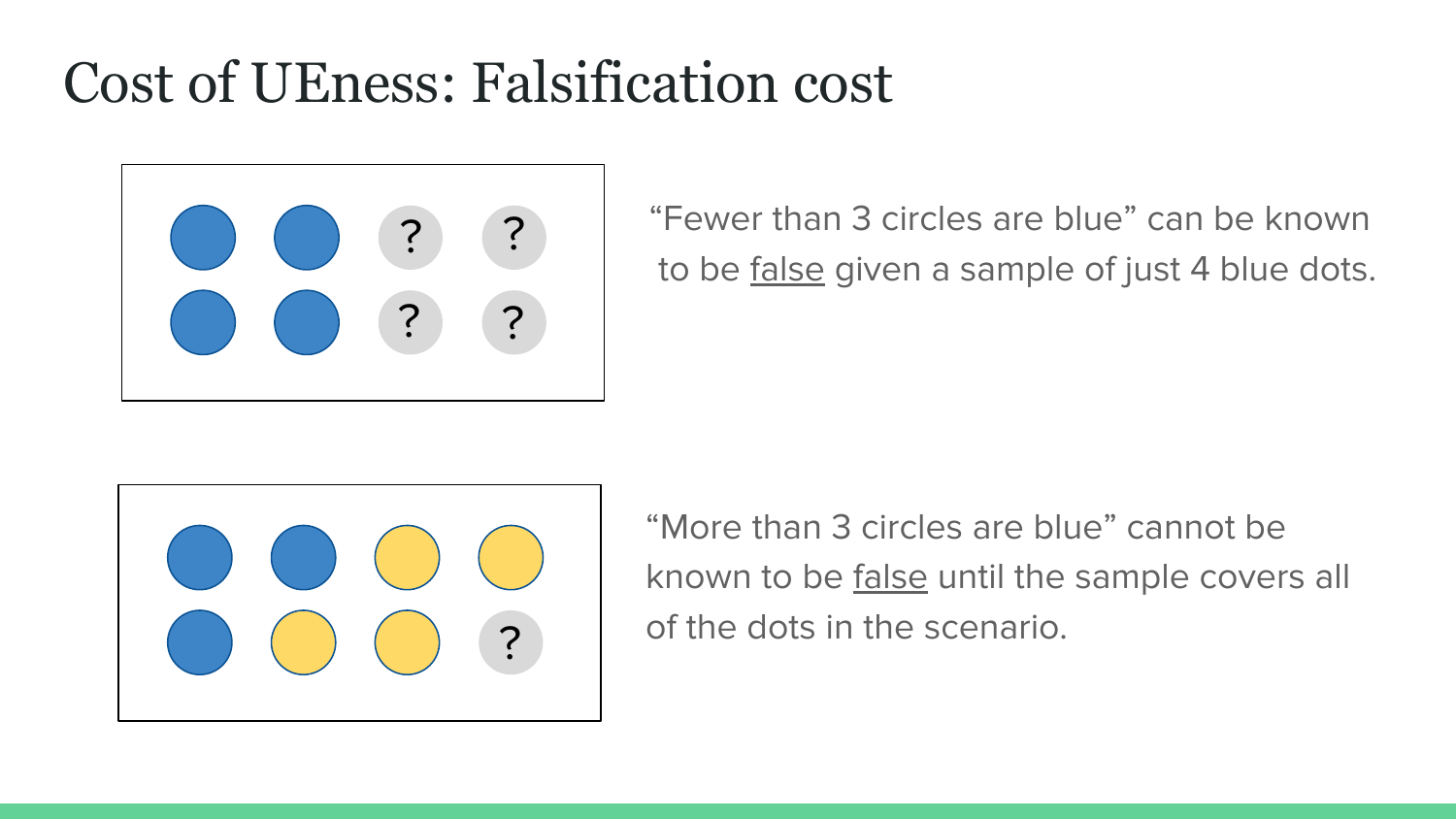#### Cost of UEness: Falsification cost



"Fewer than 3 circles are blue" can be known to be false given a sample of just 4 blue dots.

Therefore, it takes longer to <u>falsify</u> an upward entailing expression than a downward entailing expression.



"More than 3 circles are blue" cannot be known to be false until the sample covers all of the dots in the scenario. ?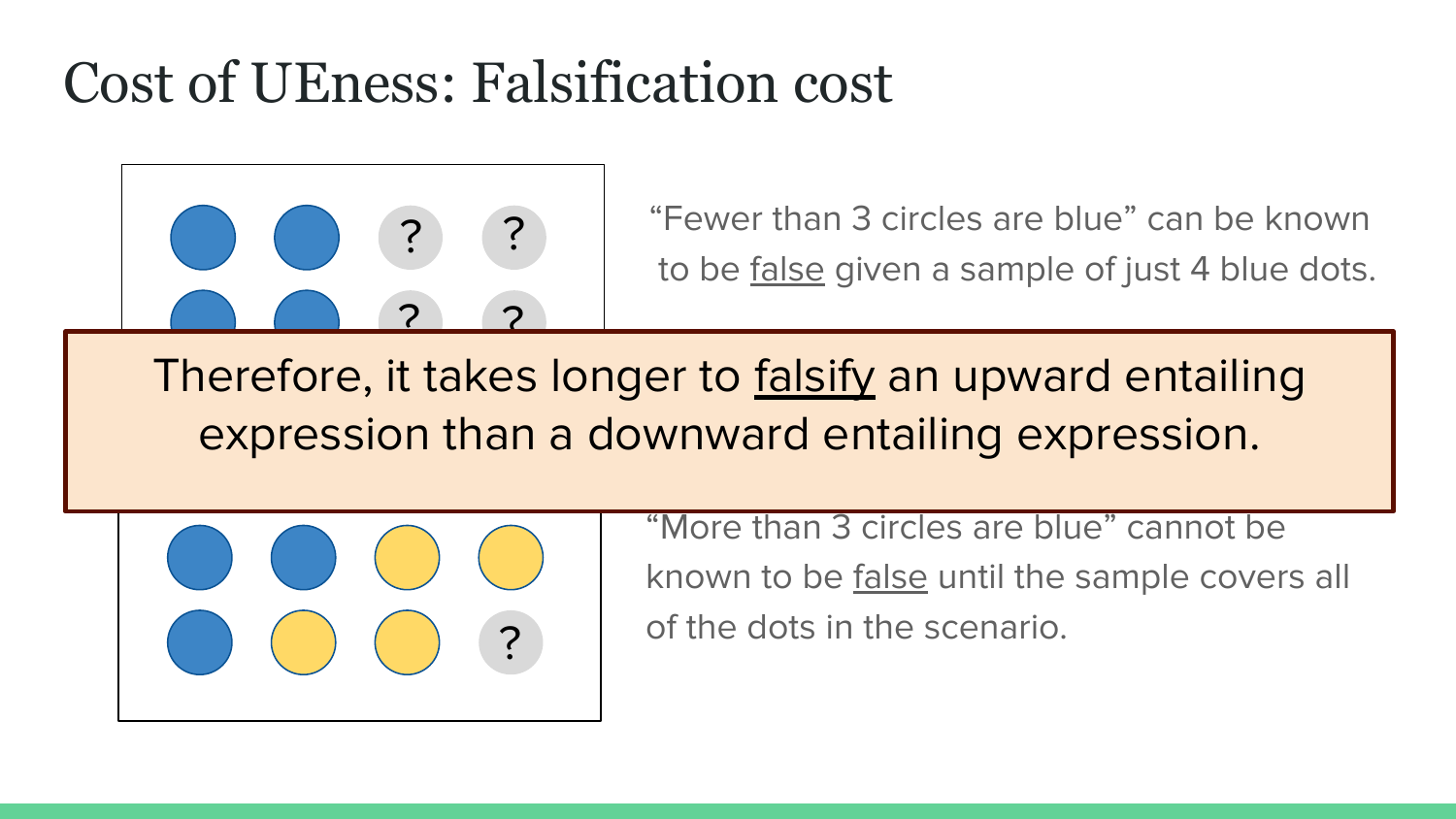# Cost of verification/falsification:

Predictions: In TRUE scenarios:  $RT_{UE} < RT_{DE}$ In FALSE scenarios:  $RT_{UE} > RT_{DE}$ 



- Second prediction not borne out by our data!
- The monotonicity effect persists across the TRUE/FALSE distinction

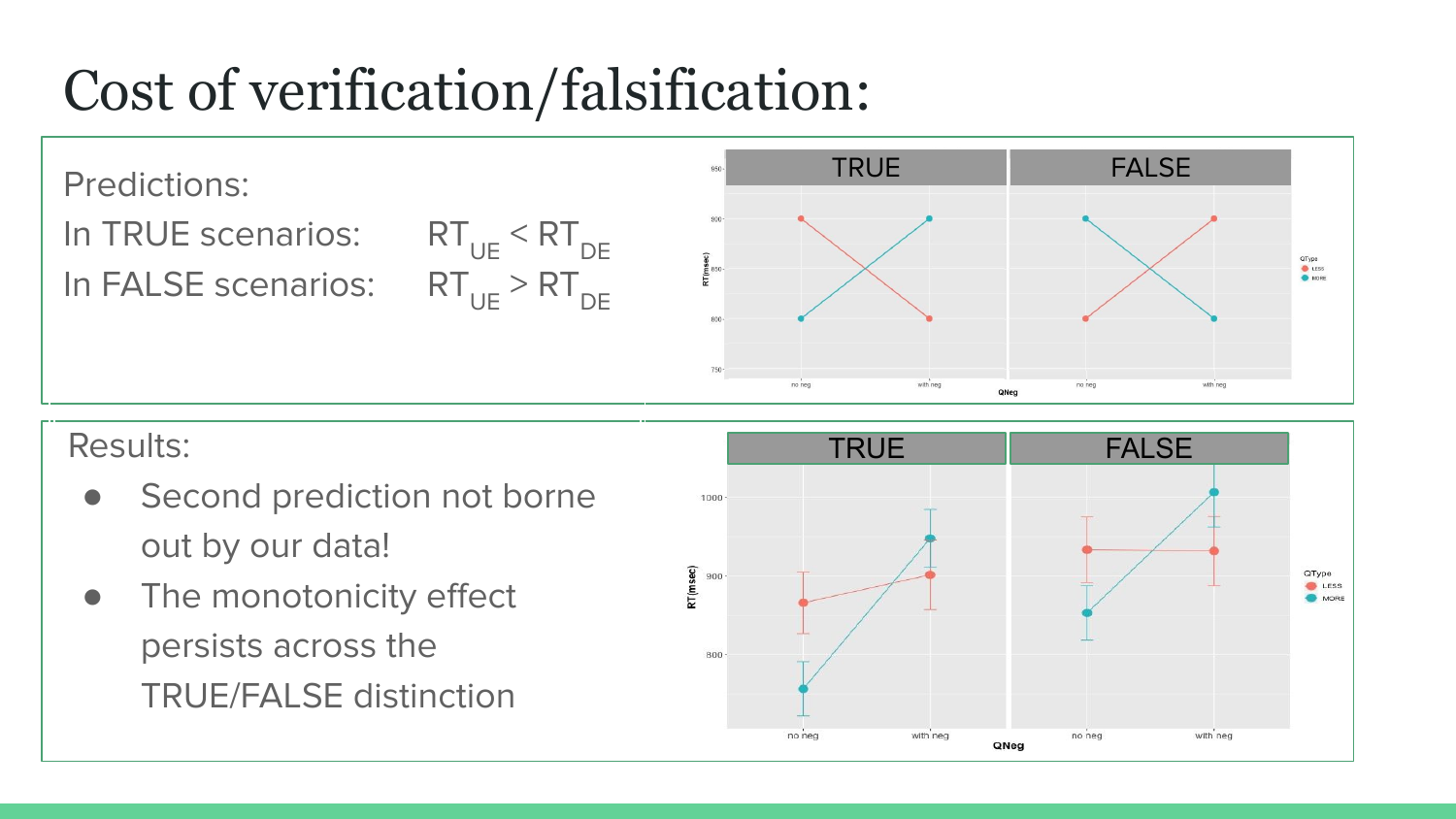# Why is DEness pervasively more costly?

- We just saw that cost of DEness  $\neq$  cost of verification.
- From the failure to explain the cost of DEness indirectly, we conclude that it is the logical property of DEness itself that causes additional cost.
- But we have to leave the answer to the why question open.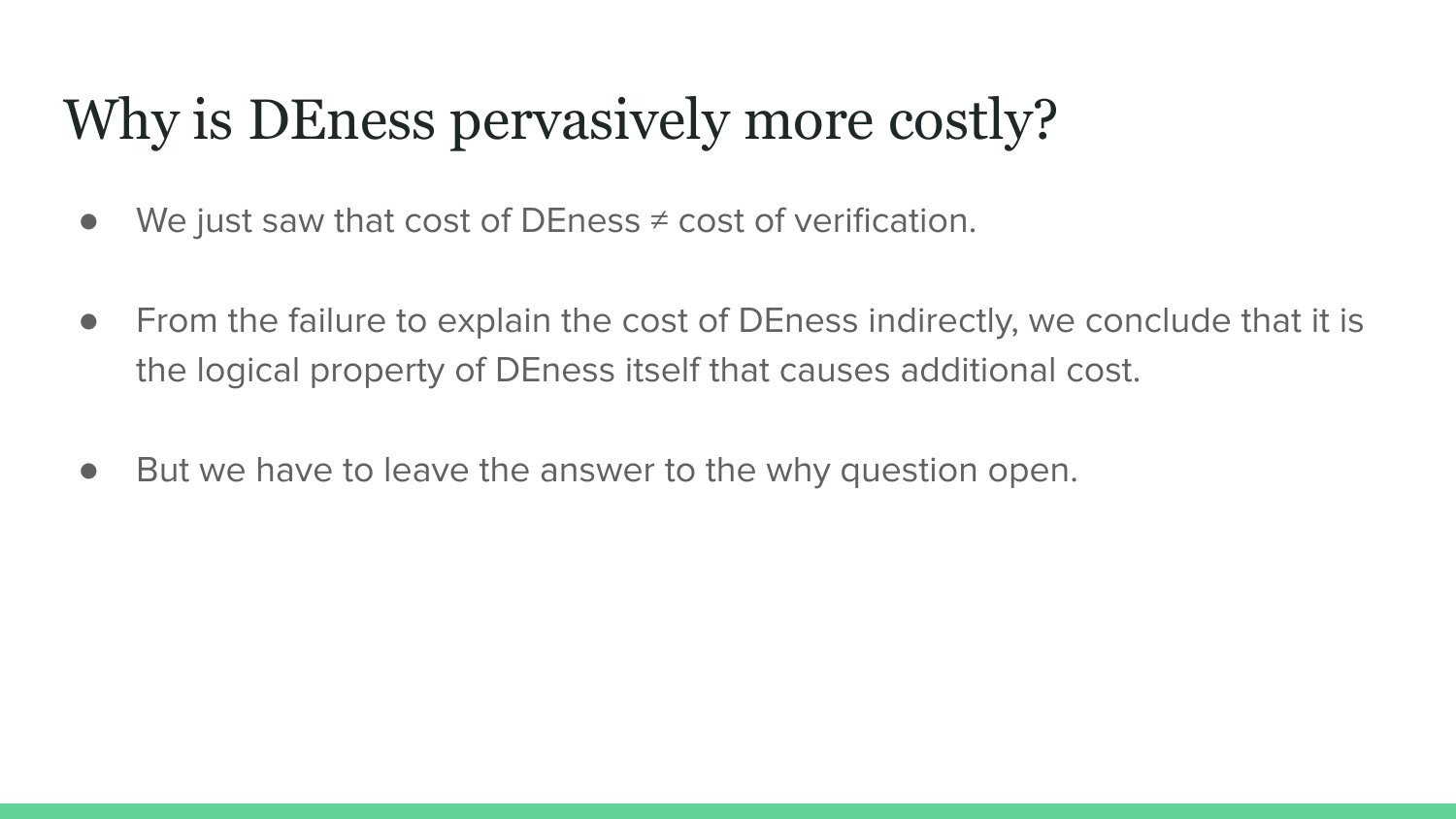# Q2 : Why is +Neg costly?

- Complexity of the comparison?
- Scalar implicature?

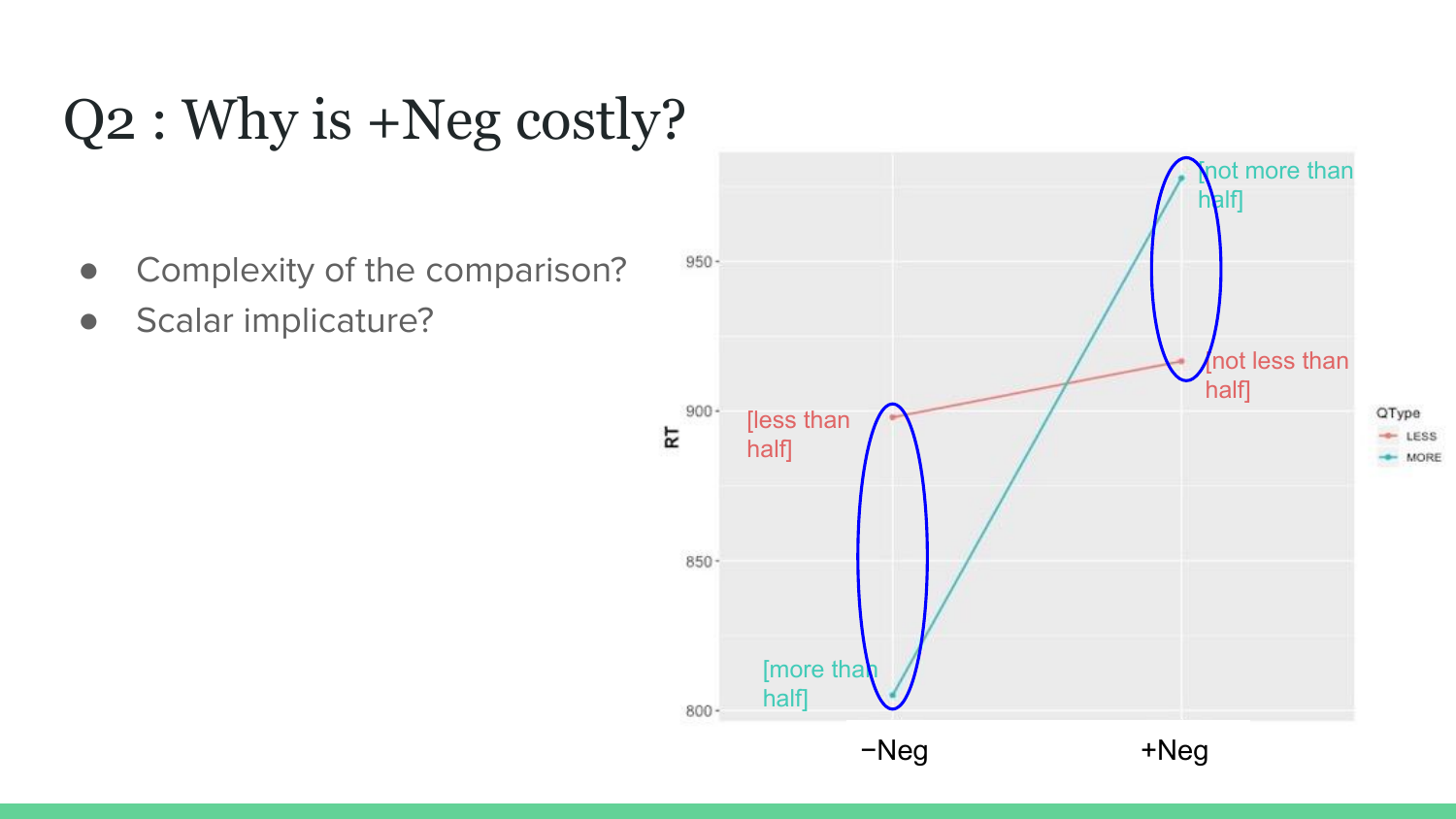# Complexity of the comparison

So far, we said:  $\text{less}$   $\approx$   $\rightarrow$  more

To be more precise:  $less = -2$ 

| Surface      | more than half | less than half        | not more than half   | not less than half   |
|--------------|----------------|-----------------------|----------------------|----------------------|
| Logic        | >1/2           | $\neg \geq 1/2$       | $\sim$ $\frac{1}{2}$ | $\neg \neg \geq 1/2$ |
| Equivalences | >1/2           | $\langle 1/2 \rangle$ | $\leq 1/2$           | $\geq 1/2$           |

Thus, the +Neg quantifiers and only the +Neg quantifiers require an equality check in addition to an inequality check.

Hypothesis: The equality check induces a cost.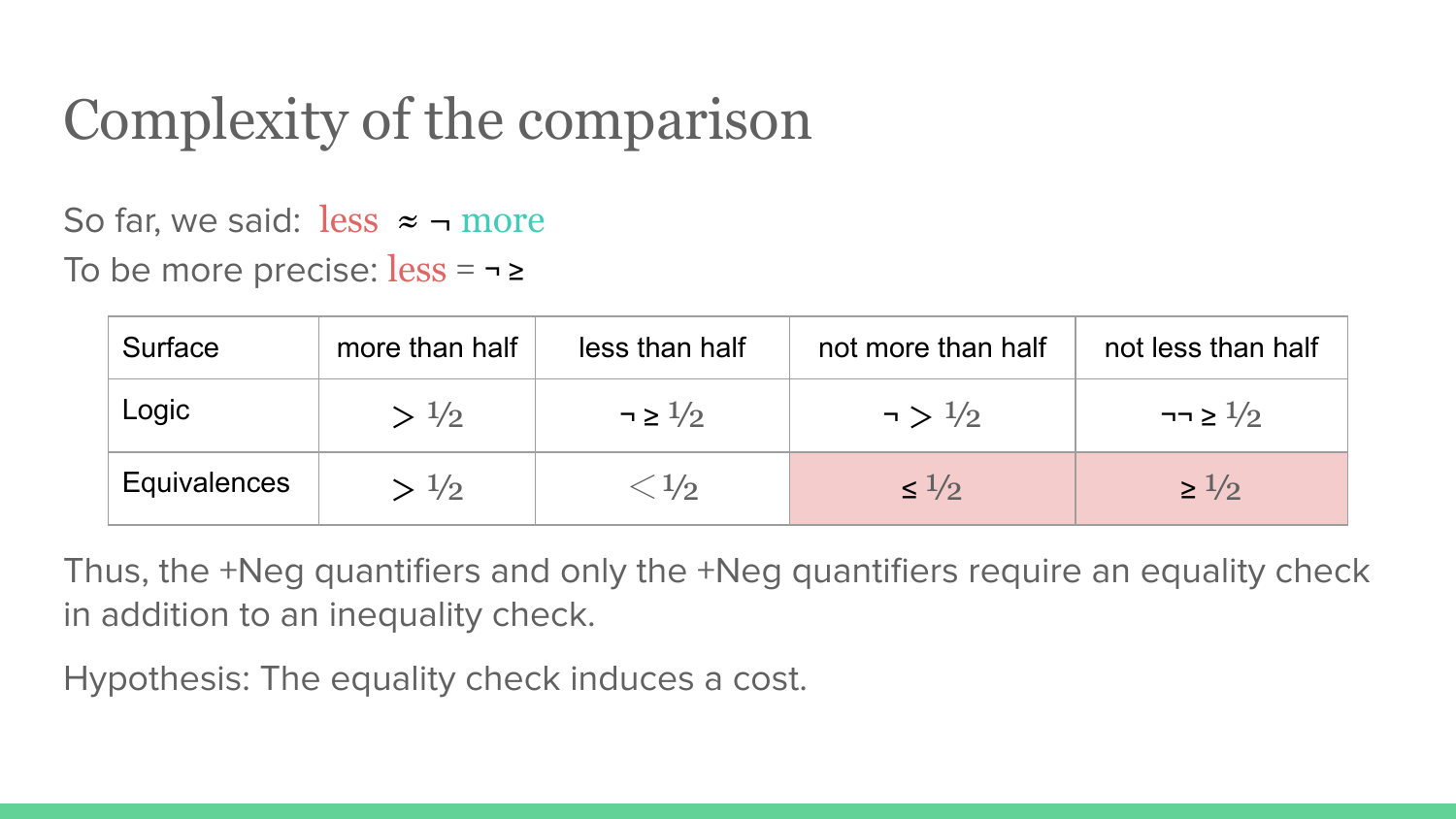#### Scalar implicature

Strict comparatives don't license scalar implicatures:

- More than half of the circles are yellow \*SI: ¬more than two thirds of the circles are yellow Nouwen (2007): Non-strict comparatives can induce scalar implicatures:
	- Not more than half of the circles are yellow Literal meaning + SI: <u>exactly half of the circles</u> are yellow
	- Not less than half of the circles are blue Literal meaning + SI: exactly half of the circles are blue

Hypothesis: The +Neg quantifiers induce scalar implicatures, and scalar implicature computation comes with a cost.